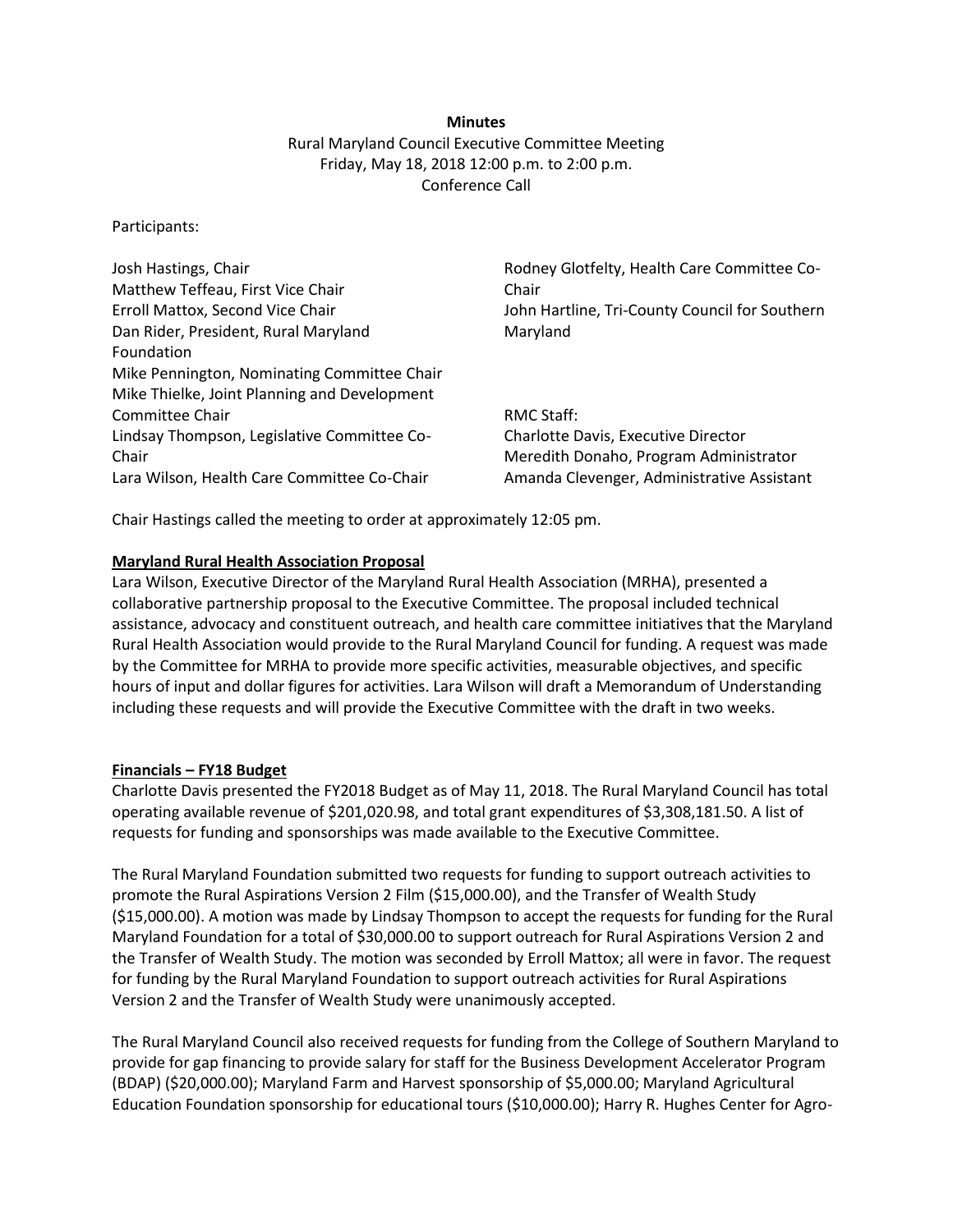Rural Maryland Council (RMC) Executive Committee Meeting Minutes of May 18, 2018 Page 2 of 3

Ecology to support the Total Maximum Daily Load (TMDL) initiative (\$5,000.00); a request from the Maryland Department of Natural Resources (DNR) to provide support for a summer intern in Somers Cove Marina in Crisfield, MD (\$5,200.00); and, a LEAD Maryland Fellow request for support for fellowship scholarship (\$600.00).

The Committee decided that in order to not set a precedent for receiving scholarship/intern support requests in the future, it would not be in the Rural Maryland Council's best interest to not provide support for the DNR summer intern request or the LEAD Maryland fellow. The requests will be sent to the Rural Maryland Foundation for review and consideration, and it was suggested that the Rural Maryland Council draft a policy regarding the provision of financial support for individuals.

The Committee voted to provide full support for the Maryland Agricultural Education Foundation request, but requested a report that would show the specific locations of the educational tours and the statewide reach. The Committee also voted to support the Maryland Farm and Harvest sponsorship, and to increase the amount to \$15,000.00.

The Committee also reviewed the College of Southern Maryland request; several concerns were raised regarding setting a precedent for providing financial support for organizations that did not adequately budget, instead of supporting traditional sponsorship requests. The Committee decided not to support the College of Southern Maryland request.

It was also listed that \$60,000.00 in available FY18 funding could be used to hire a broadband consultant to assist with mapping for the Task Force for Rural Broadband. Charlotte Davis will draft a proposal for the Executive Committee to consider, for the remainder of FY18 funds, \$40,000.00 will be allotted for support of mapping for the Task Force for Rural Broadband.

A proposal was also submitted on behalf of the Maryland Association of Soil Conservation Districts to provide support for a Farmers Market education outreach program in Baltimore City (\$6,635.00). Lindsay Thompson presented the proposal. The Committee voted to support the request, Lindsay Thompson recused herself from the vote; Erroll Mattox abstained from the vote. The remainder of the Executive Committee voted in favor of support.

A proposal was also submitted by Program Open Space to provide support for the creation and dissemination of a survey for elected candidates (\$6,160.00). A concern was made by Matthew Teffeau regarding the political nature of the surveys. The Executive Committee did not review the proposal or vote to support it. In addition, the request for funds for the Harry Hughes Center for Agro-Ecology was not reviewed or voted, a request for a more formal and specific proposal from the Harry Hughes Center was requested.

An additional request was made for the Executive Committee to consider a sponsorship for the National Folk Festival in Salisbury, MD in September. A list of available sponsorship levels were made available to the Executive Committee. The Committee agreed to support a \$10,000.00 level sponsorship with the Rural Maryland Council logo advertised on a courtesy ride golf cart.

The Committee agreed to support the following requests: Rural Maryland Foundation, Rural Aspirations Video Outreach (\$15,000.00); Rural Maryland Foundation, Transfer of Wealth Study Outreach